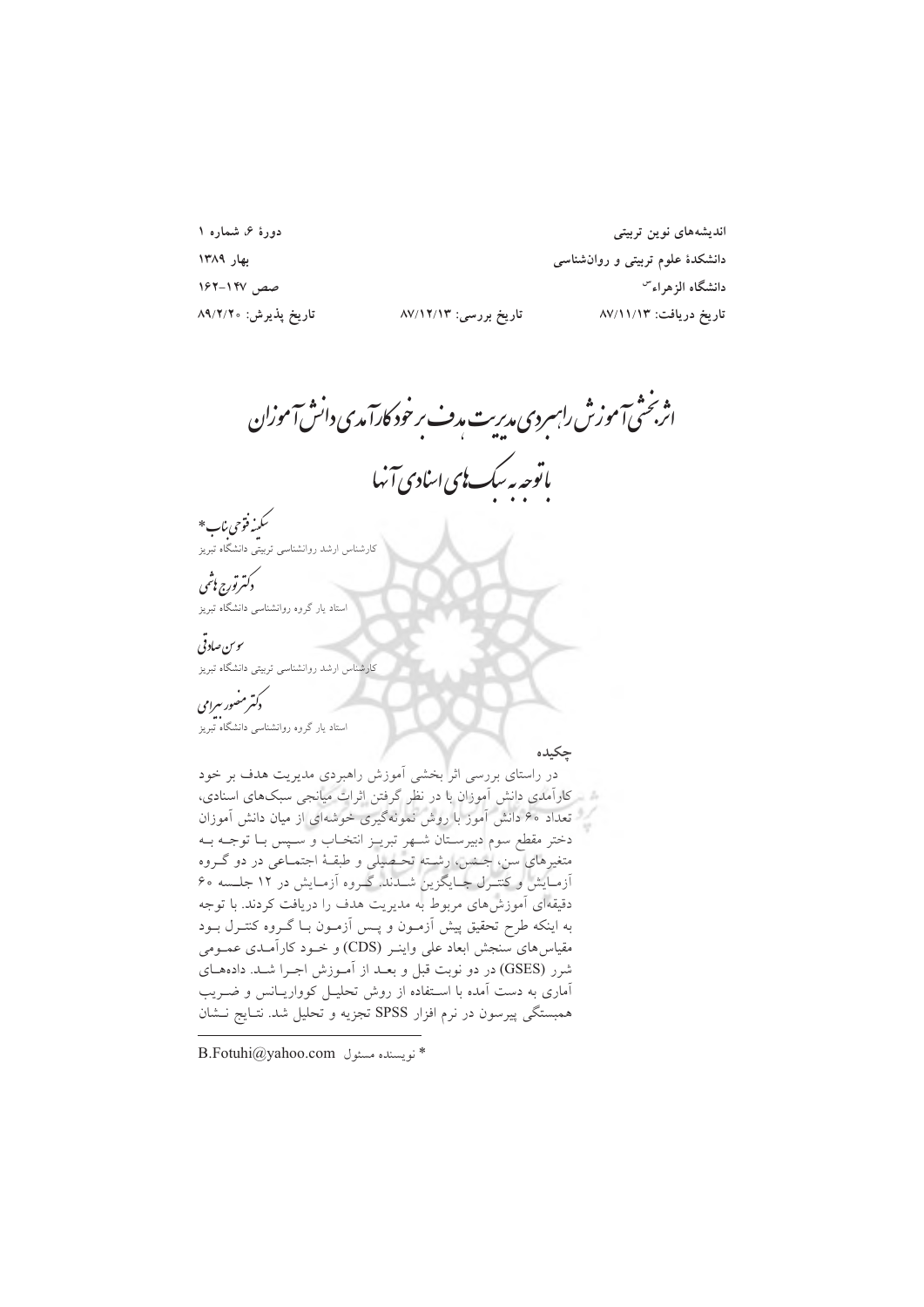اندیشههای نوین تربیتی، دورهٔ ۶ / شماره ۱



دادند که آموزش مدیریت هدف با در نظـر گـرفتن سـبکهـای اسـنادی (درونی– بیرونی) بر خود کارآمدی گروه آزمایش تأثیر مثبت دارد و نیـز نتایج نشان داد میان سبکهای اسنادی (درونی-بیرونی) و خود کارآمدی رابطه مثبت وجود دارد. کليد واژەها: مدر ت هدف، خود کار آمدی، سبکهای اسناد.

مقدمه

نظامهای تعلیم و تربیت در فـراز و نــشیب فعالیــتهــای خــویش، تــأثیر خــود کارآمــدی تحصیلی فراگیران را در پی گیری روندهای تحصیلی تأیید کرده است بـه نحـوی کـه بخـش جالب توجهی از نظریه پردازیها و پژوهشهای به عمل آمده به این موضـوع اختـصاص دارد (پاجارس ٰ، ۱۹۹۶). به این منظور برخی از نظریه پردازان به نقش اهداف و هدف گزینی تأکیـد كردهاند (ايمز " ١٩٩٢، ماگنوسن "،١٩٩٥، پينتريچ"، ٢٥٥٥، ورتيچ (١٩٩٢) و بيـان كـرده كـه ايـن یدیده سر سلسله خودگردانی رفتار، عواطف و شناخت (فورد ۱۹۹۱، دسی و ریان '، ۱۹۸۵) به شمار می آید، به نحوی که آدمی با ترسیم افقهای زندگی، معنـای تـلاش هـای خــویش را بــاز تولید میکند تا در رهگذر حصول اهداف، شکوفایی توانمندیها و استعدادهای خـویش را نظارهگر باشد (ونتزل ^، ١٩٩٩،٢٥٥٥). علاوه براین، ارزیابی نظامهــای ادراکــی دانــش آمــوزان حاکی از آن است که مهارتهای خود تنظیمی آنها به شدت تحت تـأثیر برنامـه ریـزی بـرون فيردي (معلميان، وإليدين) قبرار دارد و ليذا إدراكيات خيود كارآميدي أنهيا در خيود گرداني فعالیتهای آموزشی تحت تأثیر منابع بیرونی قـرار دارد و بــه شــدت آســیب مــی.بینــد (فــورد،  $(1997)$ 

برخی از نظریه پردازان شناختی – اجتماعی، بر نقش هدف گذاری در نظـام ادراکـی افـراد

- 1. Pajares
- 2. Ames
- 3. Magnusson
- 4. Pintrich
- 5. Wertach
- 6. Ford
- 7. Deci & Ryan
- 8. Wentzel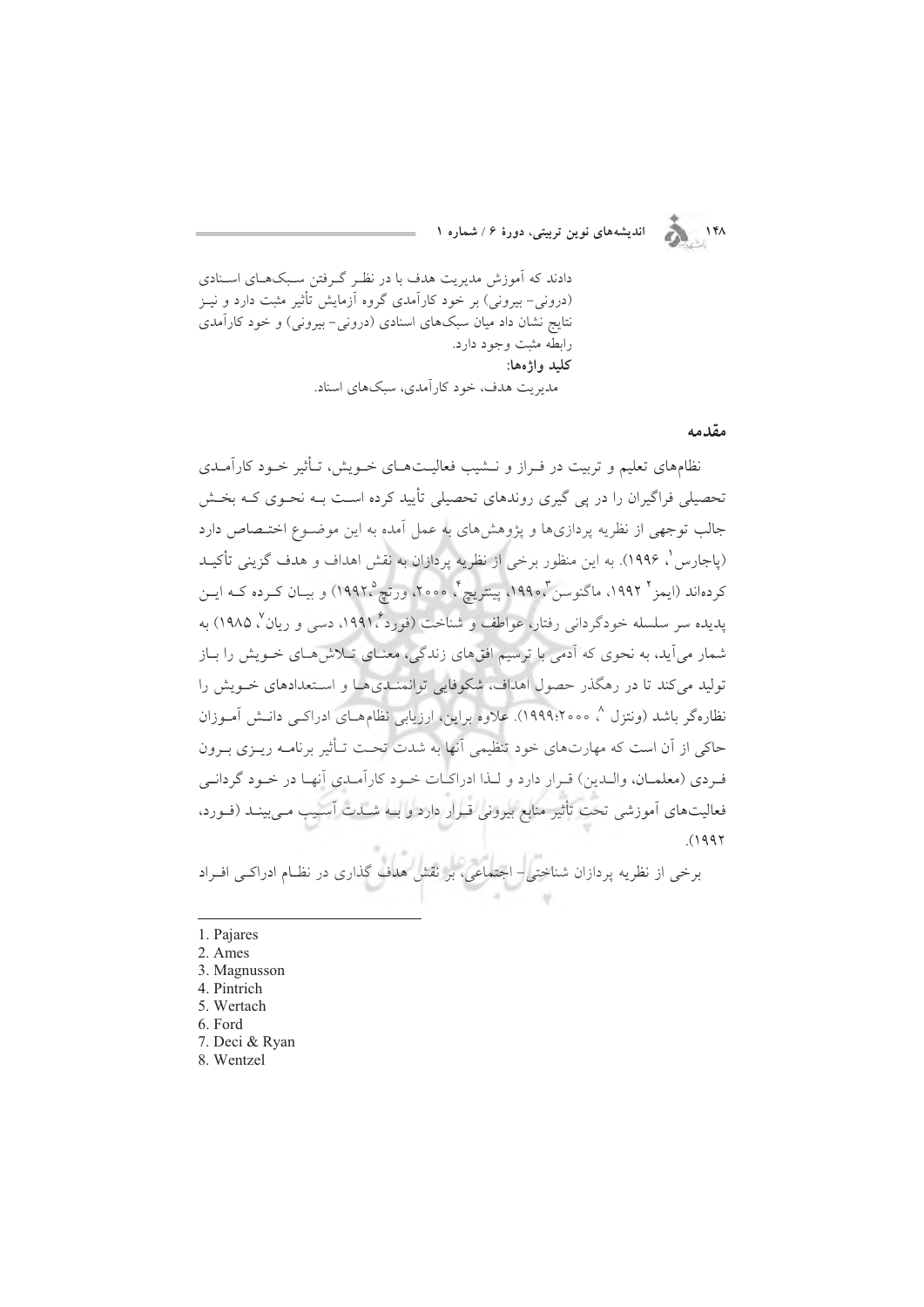## اثر بخشی آموزش راهبردی ...

تأكيــد دارنــد كــه در ايــن راســتا مــي تــوان بــه مطالعــات ايمــز (١٩٩٢)، پينتــر يج (٢٥٥٥)، دووک'(۱۹۸۸)، فیلیپس (۱۹۹۷) و والترز'(۱۹۹۶) اشاره کرد که بر ارتبـاط مثبـت بـین هــدف گذاری و ادراکات خود کارآمدی و شایستگی تأکید کردهاند. علاوه بـر ایـن مطالعـه انــدرمن و میجلی ۳ (۱۹۹۷) نشان می دهد که هدف گذاری با ادراک شایستگی رابطهٔ مستقیم دارد.

در راستای هدف گذاری، جنبههای شـناختی، عـاطفی و رفتـاری فـرد تحـت تـأثیر قـرار میگیرد به نحوی که در تحقق عینی هدفهای تعیین شـده بـه ادراکـات کارآمـدی فـرد تـأثیر مستقیم گذاشته و با هرگام پیشرونده، فرد خود را توانمند احساس می کند و بـه ارزش گـذاری مثبت در خصوص توانایی خـویش مبـادرت مـیورزد. بـه ایـن سـبب نظریـههـای شـناختی-اجتماعی، پیش بینی میکند کـه تجربـه مـستقیم افـراد در محقـق کـردن اهـداف تعیـین شـده شکل گیری انتظارات مثبت در آنها، در زمینه توانایی های شناختی و رفتاری را موجب مـی شـود و این انتظارات به ادراکات مثبت کارایی یا خـود کارآمـدی منتهـی مـی شـود (بنـدوراً، ٢٥٥٥؛ ۲۰۰۴). بر طبق این روابط، چنین پیش بینی میشود، که بـا تجربـه مـستقیم هـدف گـذاری در عرصههای زندگی تحصیلی، ادراکات خود کارآمدی دانش آموزان به تغییرات مثبت دچار شود، لکن پژوهشهای شانک° (۲۰۰۳) و فیلیپس(۱۹۹۷) نشان می،دهد که برخی متغیرهای میــانجی در روابط دو سویه هدف گذاری- خود کار آمدی مداخله می کنند و اثرات هـدف گـذاری بـر خود كارآمدي را تحت تأثير قرار مي دهند. در اين بين به نقش فراينـدهاي شـناختي از جملـه سبکهای اسناد تأکید شده است (هایدر مُ ۱۹۵۸، راتر <sup>۷</sup>، ۱۹۷۲، بندورا، ۱۹۹۷، سلیگمن<sup>م ۱</sup>۹۸۶، والترز، ۱۹۹۶). با توجه به این دیدگاه، حصول عملکرد بهینه در فعالیتهای تحصیلی به تعامـل میان شخص، محیط و رفتار بستگی دارد. بر همین اساس نظـامهـای علیتـی فـرد (سـبکهـای اسنادی) به عنوان عواملی واسط و میانجی در عرصههای رفتاری حضور داشته و تداوم و افول

- 7. Rotter
- 8. Seligman

<sup>1.</sup> Dweck

<sup>2.</sup> Wolters

<sup>3.</sup> Anderman & Midgley

<sup>4.</sup> Bandura

<sup>5.</sup> Schunk

<sup>6.</sup> Heider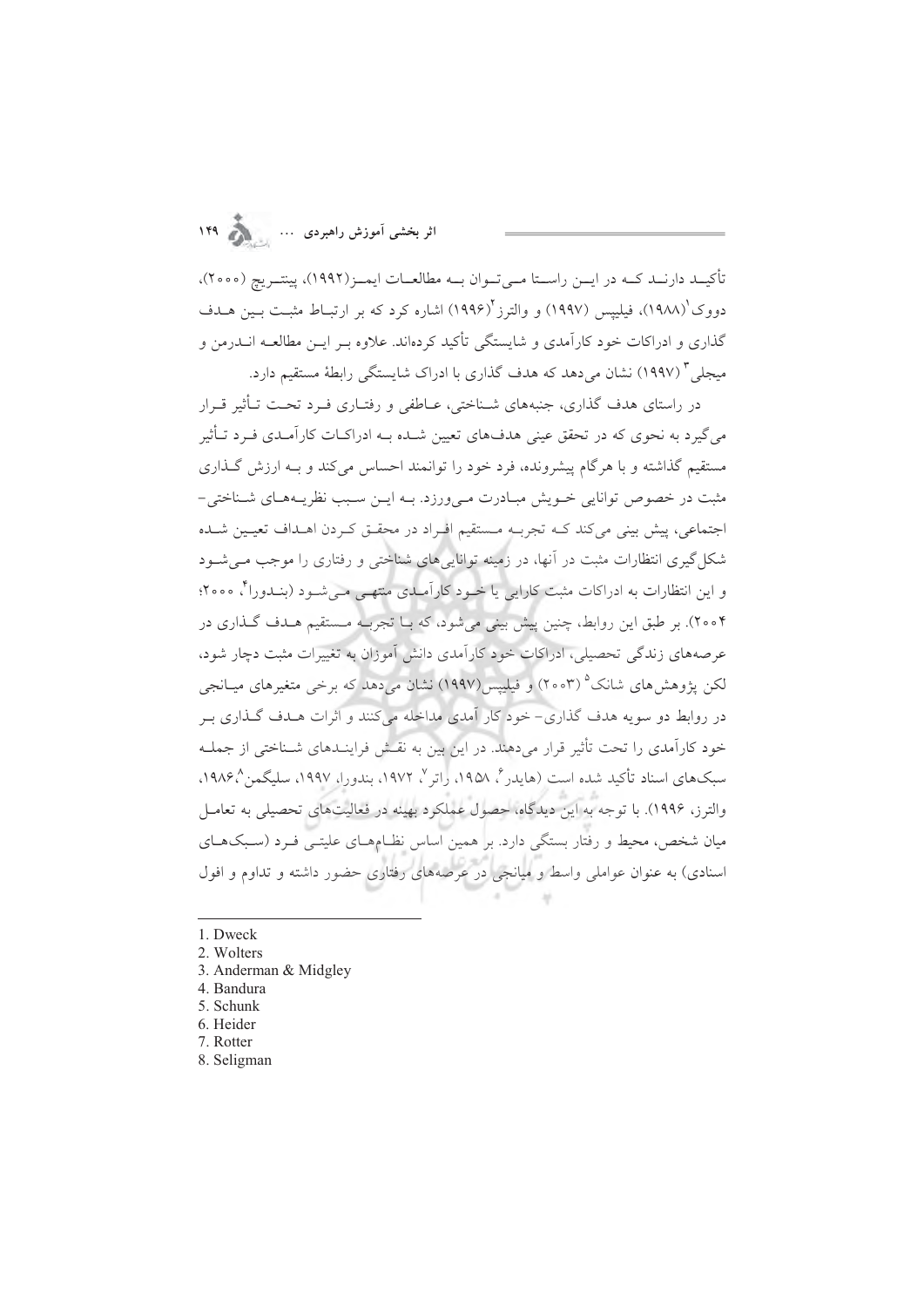.<br>۱۵۰ هـ الله المديشههای نوين تربيتی، دورهٔ ۶/شماره ۱

رفتارهای فرد را در عرصههای مختلف تحت تأثیر قرار می دهند (بندورا، ۱۹۹۳). به این معنـی که سبکهای اسناد درونی و بیرونی، قادر هستند نقش تسهیلی یـا تعـویقی بـر ادراکـات خـود کارآمدی افراد داشته باشند به نحوی که اثرات هدف گذاری را بر فرایندهـای خـود کارآمـدی سرعت ببخشند یا بر آن تأثیر منفی بگذارند. در همین راسـتا مطالعــات اســکالویک ْ (۱۹۹۷) و رفیعیان(۱۳۷۹) نشان می دهد که آموزش راهبردهای هدف گذاری قیادر است باورهبای خبود كارآمدي دانش آموزان را تحت تأثير قرار دهـد. همچنـين تحقيقــات زيمـرمن (٢٥٥۴، ١٩٩٢) نشان می دهد که فرایندهای هدف گذاری در افرادی که سبک اسناد درونی دارند، در ادراکیات خود کارآمدی نقشی مؤثر و مثبت دارد و در مقابل، افرادی کـه سـبک اسـناد بیرونـی دارنــد از فرایندهای هدف گذاری چندان ثمری نمی برند و ادراکات خود کار آمدی آنهـا، چنـدان تحـت تأثیر قرار نمی گیرد. به این دلیل انتظار بر این است کـه تلفیــق آمــوزههــای مــدیریت هــدف بــا اسنادهای انگیزشی درونی به افزایش خود کار آمدی منتهی شـود. بـا توجـه بـه اثـرات مثبـت آموزش مديريت هدف در جنبههاي انگيزشي، شناختي، هيجاني و رفتاري، ايـن سـؤال مطـرح است كه آيا آموزش مهارتهاي مديريت هدف (شـناخت هـدف و ضـرورت هـدف گـذاري، تحليل SWOT، تعيين اهداف از طريق نقشه بندي ذهن، انواع سه گانـه هـدف، الويـت بنـدي اهداف، وظايف هدف و مؤلفههاي أن، شناسايي موانع در تحقيق اهـداف) در عرصـههـاي تحصیلی قادر است بر خودکارآمدی دانش آموزان تأثیر گذار باشد؟ علاوه بر این، آیا در فرایند اثر گذاری آموزههای مدیریت هدف بر ادراکات خود کارآمدی دانش آموزان، سبکهای اسنادی (درونی– بیرونی) آنها نقش تسهیلی یا بازدارنده دارند؟ به تعبیری دیگر، آیا سبکهای اسـنادی می توانند به عنوان عوامل میانجی بـر روابـط بـین آمـوزش مـدیریت هـدف و ادراکـات خـود كارآمدي تأثير بگذارند؟ بنابراين، در اين تحقيق فرضيات زير بررسي شد: ۱. آموزش راهبردهای مدیریت هدف با توجه به سبک اسناد برخودکارآمدی دانش آموزان

تأثير مثبت دارد.

٢. بين خودكارآمدي و سبك اسناد (دروني –بيروني) دانش آموزان رابطه مستقيم وجود دارد.

1. Skaalvik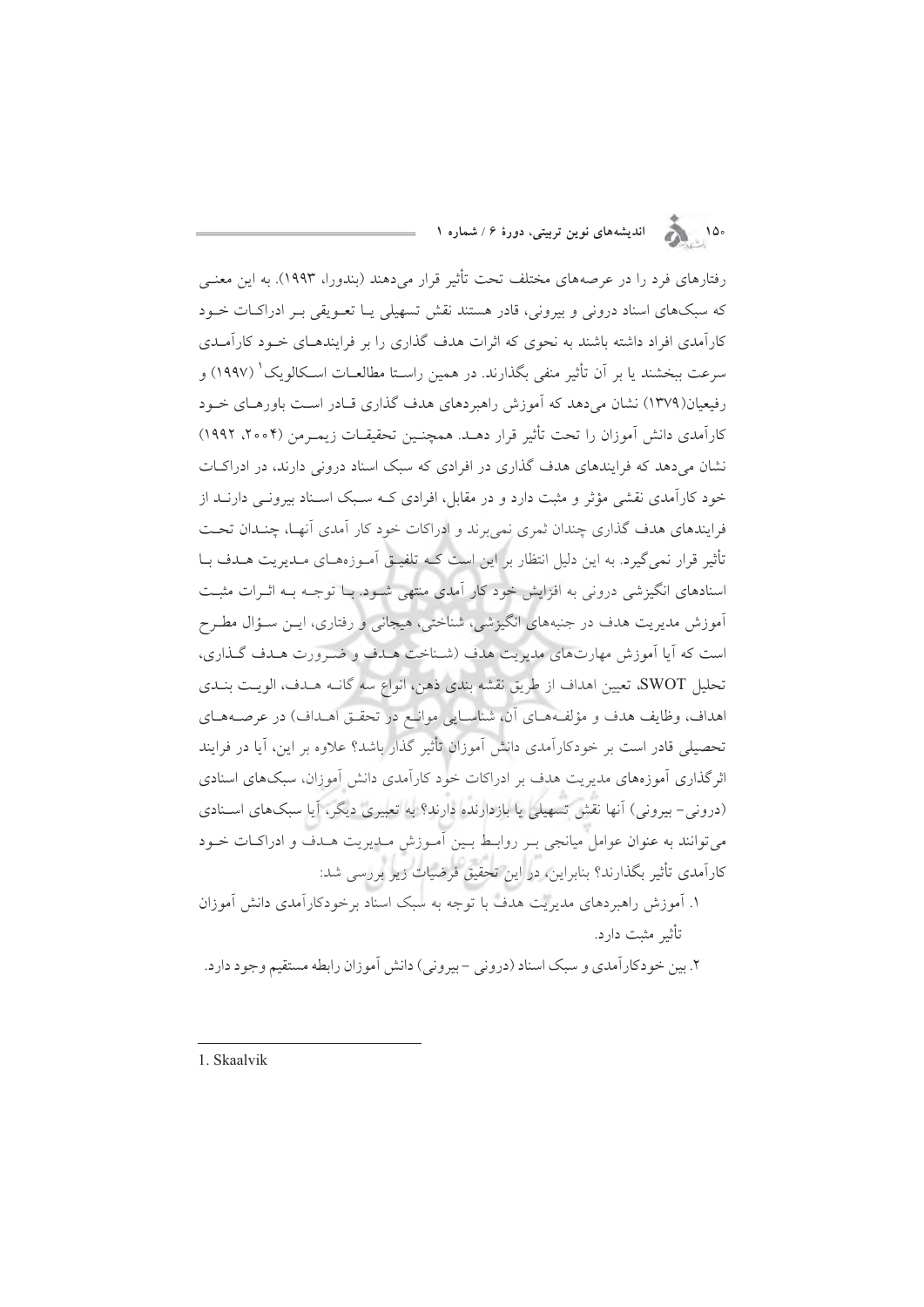حامعه و نمونه آماري:

جامعه آماری در این پژوهش کلیه دانش آموزان دختر رشته ریاضی – فیزیـک سـال ســوم دبیرستانهای شهر تبریز را شامل بود که در سال تحصیلی ۸۸–۸۷ مشغول بـه تحـصیل بودنـد. حجم جامعه آماری مورد نظر ۳۴۹۸ نفر بود. علت انتخاب این مقطع تحصیلی آن بـود کـه بـه دلیل دشوار بودن مطالب مدیریت هدف، آزمودنیها باید به آن درجه از رشد شناختی و تفکـر انتزاعی رسیده بودند تا بتوانند مطالب را درک کنند و عامل دیگر برای انتخـاب ایــن مقطـع آن بود که دانش آموزان در این مقطع با مسئله کنکور دانشگاه مواجـه بودنـد و آمـوزش مـدیریت هدف می توانست به آنها در چگونگی برنامه ریزی برای ورود به دانشگاه کمک کند و به دلیـل در دسترس نبودن مقطع پیش دانشگاهیی به نظر می رسید که دانش آموزان مقطع سوم دبیرسـتان برای آموزش مدیریت هدف گزینههای مناسبی باشـند. نمونــه مــورد نظــر بــا اســتفاده از روش نمونهگیری تصادفی خوشهای انتخاب شد. به این صورت که ابتـدا از میـان نــواحی اَمــوزش و پرورش پنجگانه تبریز یـک ناحیـه اَموزشـی (ناحیـه ۴) سـپس از همـان ناحیـه یـک مدرسـه (دبیرستان نیک اندیشان) به تصادف انتخاب شد. تعداد دانش آموزان انتخاب شده ۳۰ نفر بود. سيس با توجه به خصوصيات كلاس انتخاب شده از نظر رشته تحصيلي، سن، جـنس، معــدل، وضعیت اجتماعی (متغیر کنترل) کلاس دیگری در مدرسهای دیگر (دبیرسـتان تـوان) انتخـاب شد که از لحاظ ویژگی های مذکور با کلاس مورد نظر نسبتا" همسان بود. تعداد دانـش آمـوزان این کلاس هم ۳۰ نفر بود. به طور تصادفی کلاس اول به عنوان آزمایش و کلاس دوم به عنوان گروه گواه در نظر گرفته *شد. مسئ*ل<sup>66</sup>و مراسایی ومطالعات فرجی

روش پژوهش:

با توجه به اهداف و فرضیههای تـدوین شـده، پـژوهش حاضـر از نـوع طـرحهـای نیمـه آزمایشی بود که گروه آزمایش و کنترل در دو نوبت (پیش آزمون و پس آزمون) مقایسه شــدند تا اثر بخشی متغیر مستقل (آموزش راهبردی مدیریت هدف) بر متغیر وابسته (خودکارآمـدی) بررسی شود. طرح نموداری پژوهش به شرح زیر بود: روه آزمایش) (T2) (X) (T<sub>1</sub>) R  $(\mathrm{T}_1) \cdot (\mathrm{T}_2)$  گروه آزمایش

برمال جامع علوم السابي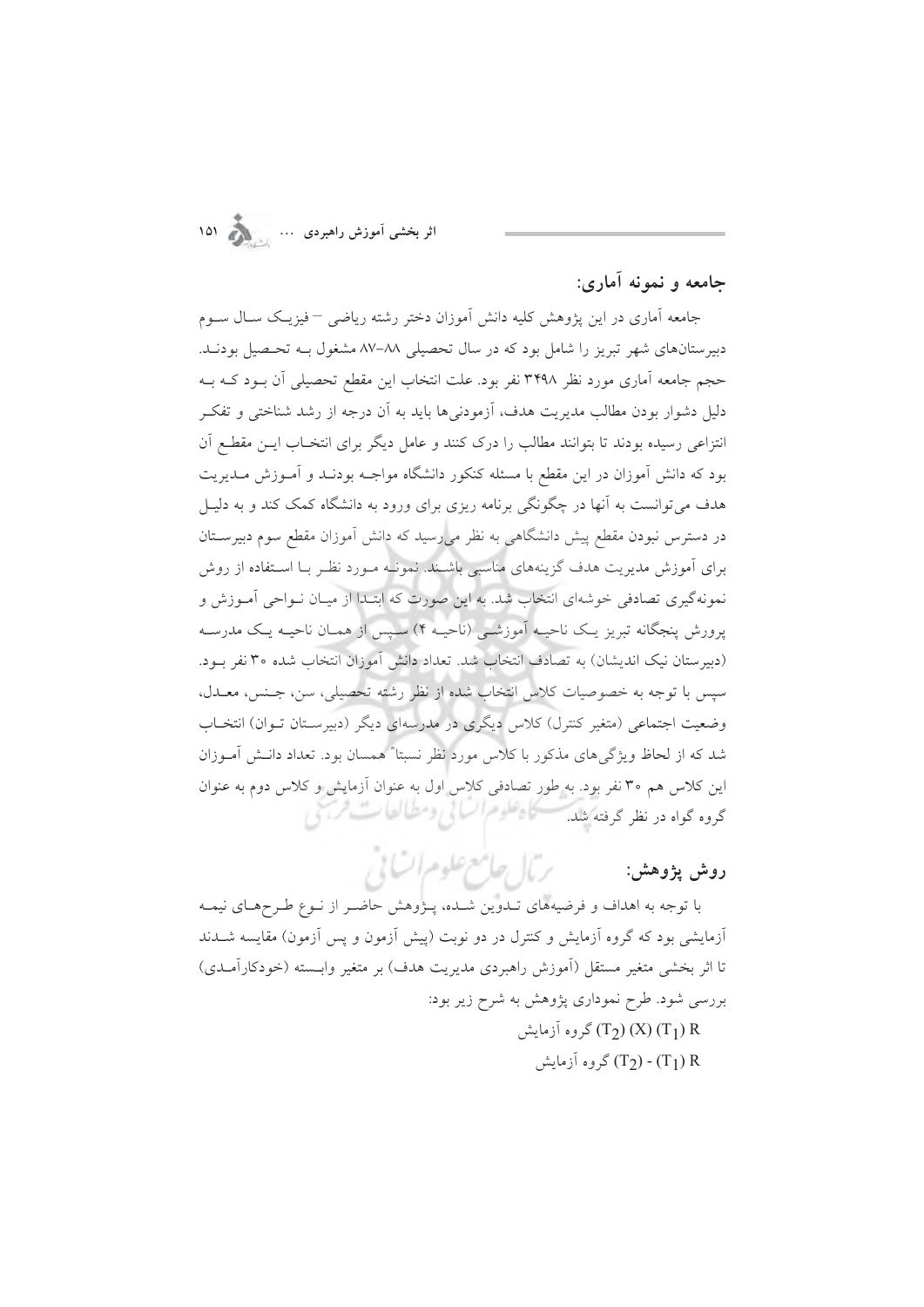### ایزار های انداز گیری:

#### الف- مقیاس خود کارآمدی عمومی شرر ' (GSES)

در این پژوهش برای سنجش خـود کارآمـدی از پرســشنامه خودکارآمـدی عمـومی شـرر استفاده شد. این مقیاس ۱۷ ماده و هر ماده ۵ گزینه داشت که بر حسب مقیاس لیک ت (کـاملاً مخالف، مخالف، بي نظر، موافق، كاملاً موافق) است. بالاترين نمره خود كارآمـدي ٨۵ و پــايين توين نموه ١٧ مي باشـد (اعرابيـان، ١٣٨٣). وودورف و كاشـمن در سـال ١٩٩٣ مقيـاس خـود کارآمدی عمومی شرر را بررسی و روایی و پایایی این مقیاس را تأیید کردنــد (زمینــی، ۱۳۸۶). در پژوهش نجفی، ضرایب پایایی از طریق روش دو نیمه کـردن برابـر ۸۵/۰ و آلفـای کرانبــاخ برابر ۸۵/۰ شد. به علاوه در پژوهش براتی بختیاری ضرایب پایایی بـه روش دو نیمـه کـردن برابر ۷۶% و آلفای کرانباخ برابر ۷۹% به دست آمد (اصغرنژاد، ۱۳۸۳). همچنین برای بررسبی روایی از روش تحلیل عاملی اکتشافی و تأییدی استفاده شــد. نتــایج تحلیــل عــاملی اکتــشافی حاکی از وجود سه عامل در این مقیاس بوده و نتایج تحلیل عاملی تأییـدی مبـین وجـود یـک الگوی ۳ عاملی با یک عامل مرتبه بـالاتر (خـود کارآمـدی) اســت(همــان). راثــی (۱۳۸۲)، در یژوهش خود ضرایب پایایی این آزمون را برابر ۷۴% به دست آورد.

### مقياس سنجش ابعاد على واينر (CDS)

نسخه اصلی این برسشنامه را راسل در سال۱۹۸۲، تنظیم کرد و شکرکن و افتخار صـعادی در سال ۱۳۷۴، آن را مطابقت دادهاند. این پرسشنامه ۱۶ موقعیت فرضی دارد که ۸ موقعیت آن بر اساس مؤفقیت و ۸ موقعیت دیگر بر اساس شکست تنظیم شده است. بیـشترین نمـره ۲۱۶، نمره متوسط ١٢٠ و كمترين نمره ٢۴ است. براي آزمون پايايي مقياس هاي افتراق معنـايي، هـر ماده توسط افتخار صعادی جداگانه تحلیل واریانس شده است. نتایج این بررسی نــشان داد کــه منبع کنترل%٥-٥/٥٠ واریانس این مقیاس را تعیین میکند. به این معنی که سـؤالهـای مـواد این بعد به اندازه کافی میان علل بیرونی و درونی تمییز قایل می شوند. سؤالات مربوط بــه بعــد ثبات پذیری ۱۹/ه-۱۴/ه واریانس و در نهایت کنتـرل پــذیری۲۶/ه-۱۴/ه واریــانس را پوشــش

1. General Self- Efficacy Scale

<sup>2.</sup> Causal Dimension Scale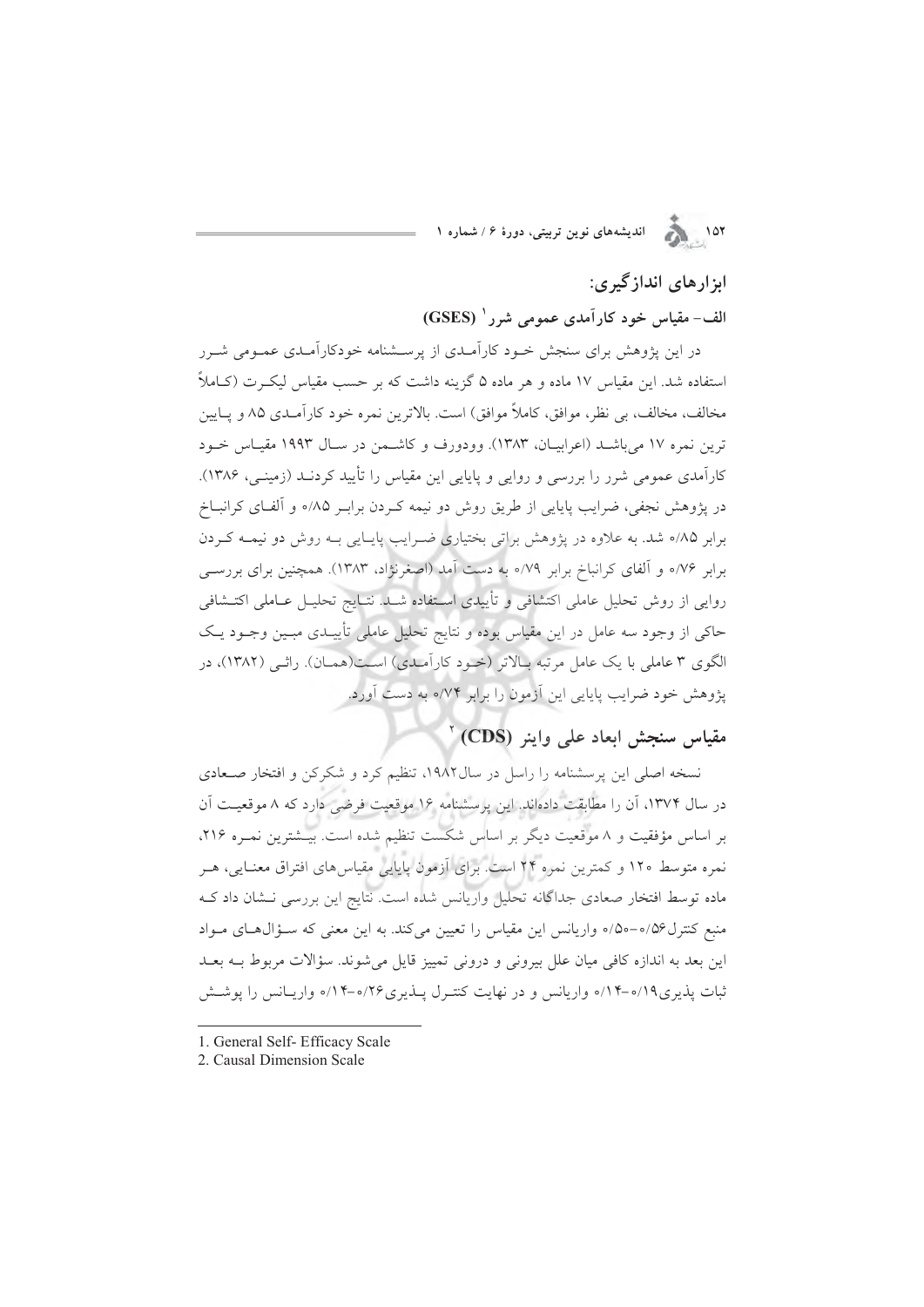اثر بخشی اَموزش راهبردی …<br>اثر بخشی اَموزش راهبردی

مىدهد(غفورى، ۱۳۷۶).

### شیوه اجرای پژوهش

قبل از ارائه برنامه آموزش راهبردهاي مديريت هدف، به دانش آموزان هر دو گروه، به منظـور پاسخ دادن، پرسشنامه خود کارآمدی عمومی شرر و مقیاس سنجش ابعاد علی واینر داده شد، سپس به گروه آزمایش به مدت ۱۲ جلسه، مهارت های مدیریت هدف آموزش داده شـد و در هـر جلـسه تکالیف خانگی داد شد و قبل از شروع هر جلسه تکالیف قبلی مرور میشد. پس از پایان آمـوزش، پرسشنامه خود کارآمدی عمومی شرر به هر دو گروه آزمایش و گواه داده شد تا آن را تکمیل کنند.

|  |  |  | برنامه آموزش راهبردهای مدیریت هدف |  |  |
|--|--|--|-----------------------------------|--|--|
|--|--|--|-----------------------------------|--|--|

| جلسه         | موضوع                                       | اهداف                                                                                                                                                                                                                                                                               |
|--------------|---------------------------------------------|-------------------------------------------------------------------------------------------------------------------------------------------------------------------------------------------------------------------------------------------------------------------------------------|
| اول و دوم    | شناخت هدف                                   | ١- شناخت هدف زندگي<br>۲-تبیین مفهوم هدف در زندگی<br>٣-أشنا ساختن أزمودنيها با مشخصات هدف<br>۴-آشناساختن آزمودني هاباويژگي هاي يک هدف خوب(مدل SMART)                                                                                                                                 |
| سوم و چهارم  | هدف گذاري                                   | ۱-أشنا ساختن أزمودني ها با مفهوم و ضرورت هدف گذاري<br>۲– أشنا ساختن أزمودنيها با مزايا و محاسن هدف گذاري<br>۳- آشنا ساختن أزمودنيها با فرايند هدف گذاري                                                                                                                             |
| ينجم         | تحليل SWOT                                  | آشنا ساختن أزمودنيها با تحليل SWOT فردي                                                                                                                                                                                                                                             |
| ششم          | تعیین اهداف از طریق نقشه ذهنی               | أشنا ساختن أزمودنىها با نقشه ذهنى براى نوشتن اهداف                                                                                                                                                                                                                                  |
| هفتم         | شیوههای هدف گذاری در<br>موقعیتهای مهم زندگی | ١-أشنا ساختن أزمودنيها با نحوه تعيين هدف در محيط فردي<br>٢–أشنا ساختن أزمودنيها با نحوه تعيين هدف درزمينه شغلي<br>٣– أشنا ساختن أزمودنىها با نحوه تعيين هدف در زمينه روابط<br>اجتماعي و فردي<br>۴– أشنا ساختن أزمودنيها با نحوه تعيين هدف در زمينه معنويت،<br>  صمیمیت و ابراز وجود |
| هشتم         | انواع سه گانه هدف                           | ۱-آشنا ساختن آزمودنیها با اهداف «چرایی»<br>٢-أشنا ساختن أزمودنيها با اهداف «چيستي»<br>٣-أشنا ساختن أزمودنيها با اهداف «چگونگي»                                                                                                                                                      |
| نهم          | الويت بندى اهداف                            | ۱-آشنا ساختن آزمودنیها با چگونگی اولویت بندی اهداف<br>۲- ایجاد فهرستی از کارهای اولویت دار<br>۳-أشنا ساختن أزمودنيها با ارزيابي گزارش زماني خود                                                                                                                                     |
| دهم و يازدهم | أموزش وظايف هدف و<br>مؤلفەهاى أن            | ١-أشنا ساختن أزمودنيها با وظايف هدف<br>٢-أشناساختن أزمودني هابانحوه تعيين پاداش بعداز انجام هر وظيفه<br>٣-أشناساختن أزمودني هابامؤلفههاي اهداف(تصويري،مهارتي وعادتي)                                                                                                                |
| دوازدهم      | شناسایی موانع در تحقق اهداف                 | أشنا ساختن أزمودنىها با شناسايى موانع در فرايند تحقق اهداف                                                                                                                                                                                                                          |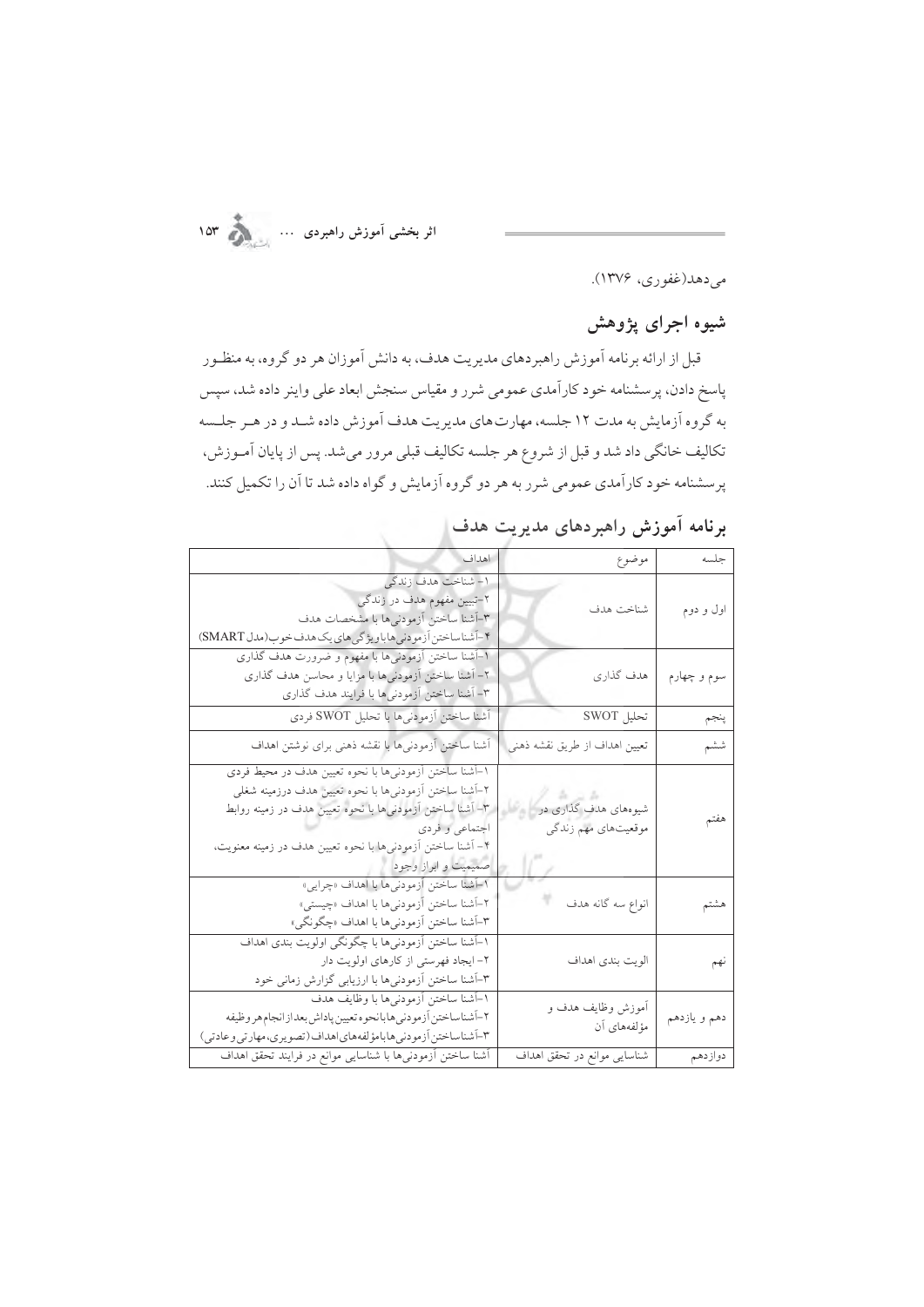۱۵۴ هجر از اندیشههای نوین تربیتی، دورهٔ ۶/شماره ۱

#### بافتهها

به منظور تحلیل دادههای به دست آمده ابتـدا شـاخصهای پراکنـدگی و تمایـل مرکـزی متغیرهای مورد مطالعه در گروهها محاسبه شد. ایـن شـاخصها در جـدول ۱ و ۲ درج شـده است:

جدول۱: شاخصهای مرکزی و پراکندگی گروههای مورد مطالعه

| خطاى استاندارد | تعداد أزمودني | انحراف     | ميانگين | گروه   | متغير       |
|----------------|---------------|------------|---------|--------|-------------|
| ميانگين        | ها            | استاندار د |         |        |             |
| 0/7Q           | ۳۰            | ۱٬۳۴       | 54/1    | أزمايش | خود كارآمدي |
| $\circ$ /۲۳    | ۳۰            | 1/Y        | 54/7    | كنتر ل |             |

در متغیر خود کارآمدی در پیش آزمون

همانگونه که مندرجات جدول ۱ نشان میدهد گـروههـای مـورد مطالعـه در متغیـر خـود کارآمدی در مرحله پیش آزمون حائز میانگینهـای نزدیـک بـه هـم بودنـد و پراکنـدگی درون گروهي نيز تقريباً يکسان بوده است.

جدول ۲: شاخصهای مرکزی و پراکندگی گروههای مورد مطالعه در م**تغ**یر خود کارآمد*ی* در پس آزمون

| تعداد آزمودني ها | انحراف استاندارد                 | ميانگين      | سبک اسناد | گر و ه | متغير       |
|------------------|----------------------------------|--------------|-----------|--------|-------------|
| ۱۵               | 1/VQ                             | $V/\sqrt{9}$ | درونى     | أزمايش | خود کارآمدی |
| ۱۵               | $\circ/\wedge\breve{\mathbf{r}}$ | 904          | بيروني    |        |             |
| ۱۵               | 1/79                             | 91/77        | درونی     | كنترل  |             |
| ۱۵               | $\circ/\wedge\breve{\mathbf{r}}$ | 99/99        | بيروني    |        |             |

همانگونه که مندرجات جدول ۲ نشان میدهـد در گـروه آزمـایش و کنترل،بـا توجـه بـه سبکهای اسنادی درونی و بیرونی، میانگین نمرههای خود کارآمدی تفاوت زیادی بــا یکــدیگر دارند، ولی این تفاوتها در گروه آزمایش نسبت به گروه کنترل بیشتر است که به بررسی هـای دقیق تری نیازمند است.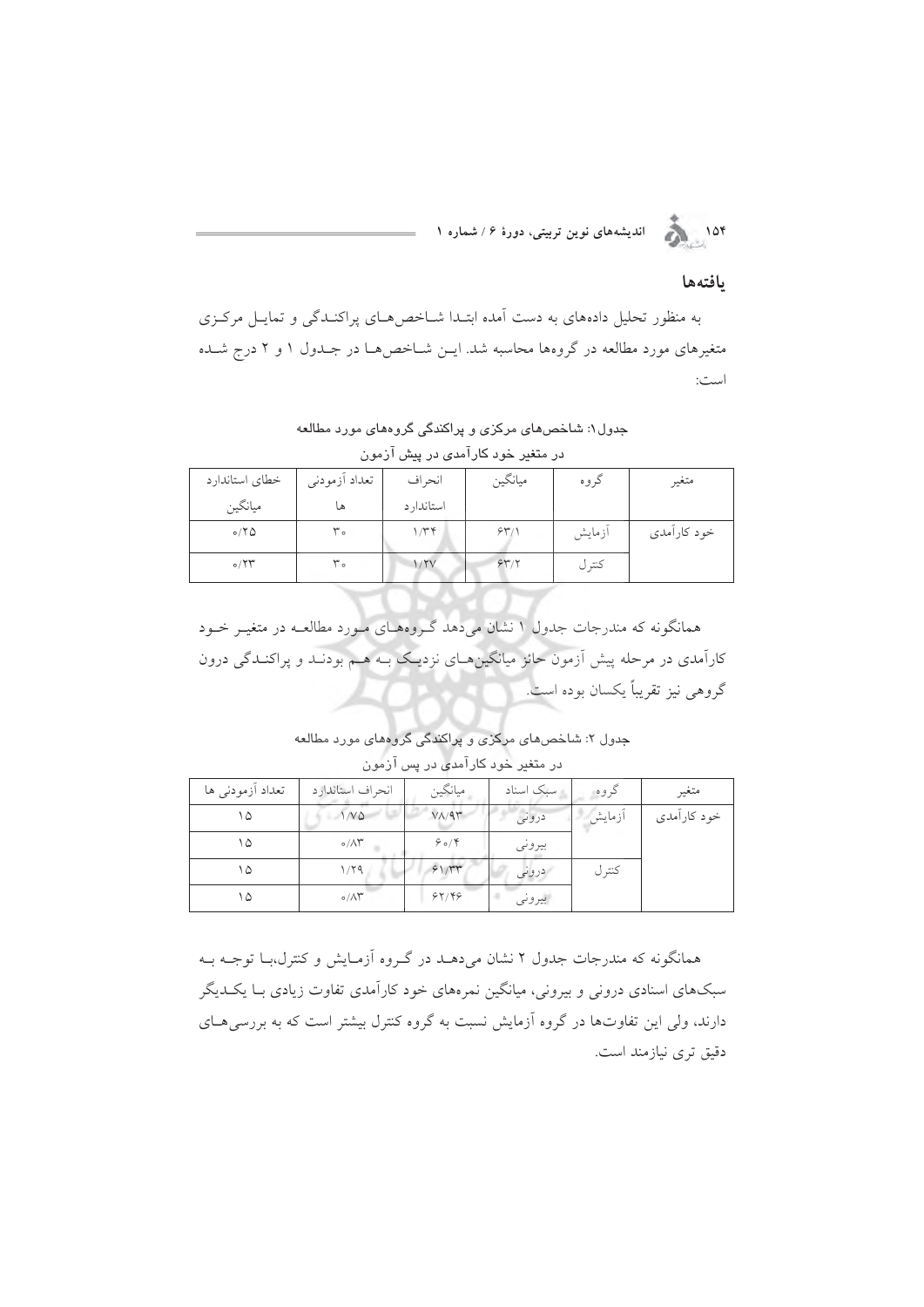فرضیه ۱: آموزش راهبردهای مدیریت هدف با توجه بـه سـبک اسـناد بـر خـود کارآمـدی دانش آموزان تأثير مثبت دارد.

به منظور بررسی و تحلیل دادههای مربوط به این فرضیه، از روش تحلیل کوواریانس چنـد متغیره استفاده شد. ابتدا پیش شرطهای استفاده از روش تحلیل کواریانس چند متغیـره بررسـی شد و پس از محقق شدن پیش شرطها و پیش فرض برابری واریانس خطا در گروههای مـورد مطالعه مطابق جدول ۳ به بررسی تحلیل کواریانس چند متغیره اقدام کردیم.

| اثرات آموزش مدیریت هدف و سبک اسناد بر خودکارآمدی |                 |                  |                    |            |                       |                       |
|--------------------------------------------------|-----------------|------------------|--------------------|------------|-----------------------|-----------------------|
| ضريب Eta                                         | سطح معنی داری   | F                | <b>MS</b>          | DF         | <b>SS</b>             | منابع تغيير           |
| $\circ/77$                                       | 0/00            | 1Q/AT            | 19/04              | $\sqrt{2}$ | 19/04                 | پیش أزمون خود كارآمدى |
|                                                  |                 |                  | $1/\circ 11^\circ$ | $\Delta Y$ | $\Delta Y/\partial Q$ | خطا                   |
| $\circ/19$                                       | 0/17            | 1/11             | 9/17               |            | 9/17                  | سىك اسنادى            |
|                                                  |                 |                  | $A/\Omega$         |            | A/19                  |                       |
| $o/\Lambda$                                      | $\rho_o / o$    | 1/T <sub>A</sub> | 17/yr              |            | 11/VT                 | گروه                  |
|                                                  |                 |                  | 9/7                |            | 9/7                   | خطا                   |
| 0/9V                                             | 0/00            | 1Q/V             | 10/99              |            | 10/99                 | گروه× سبک اسناد       |
|                                                  |                 |                  | 1/e15              | $\Delta Y$ | $QY/\varphi q$        | خطا                   |
| o/IV                                             | $\circ/\circ V$ | $Y/\gamma$       | 17/1               |            |                       | گروه× پیش آزمون خود   |
|                                                  |                 |                  |                    |            | 17/1                  | كارآمدى               |
|                                                  |                 |                  | Y/9Y               | $\Delta f$ | 141/A                 | خطا                   |

جدول ٣: تحليل كواريانس چند متغيره (MANCOVA)

.<br>بر طبق مندرجات جدول ۳ نتایج زیر استنباط میشود:

الف– اثر پیش اَزمون خود کاراَمدی بر نمرههای متغیــر وابـــسته (خــود کاراَمــدی) از نظــر .<br>آماری ۲×/۱۵ I=F در سطح ۱۰۰۱°-P معنی دار است. به این دلیل نتیجه میشود کــه بخــشی از تغییرات متغیر وابسته (نمرههای پس آزمون خود کارآمدی) از اجرای پیش آزمون ناشبی بــوده است.

ب– اثر سبک اسناد بر نمرههای متغیر وابسته (خود کارآمدی) از نظر آماری ۱/۱۱=F معنی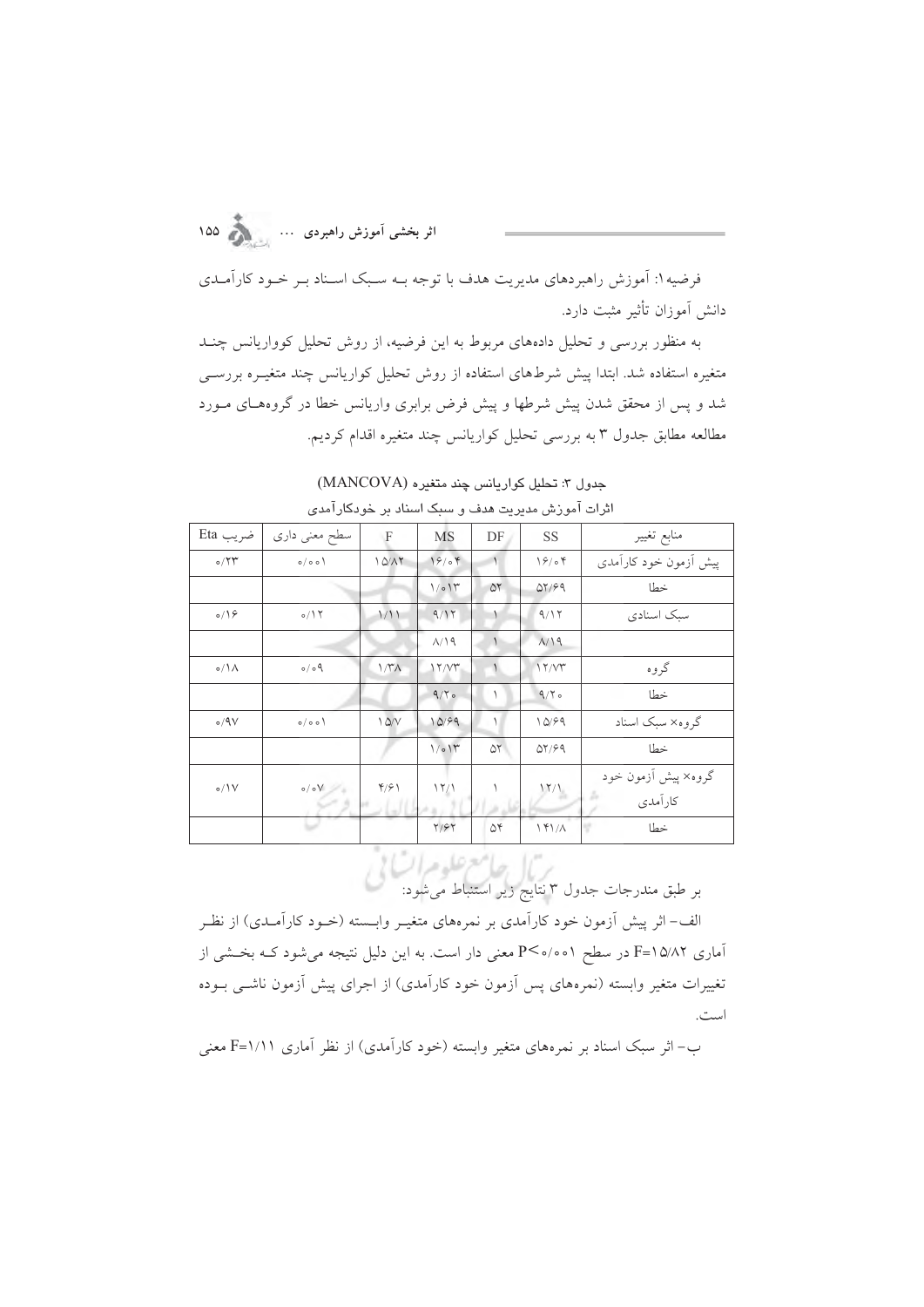۱۵۶ هجر از الندیشههای نوین تربیتی، دورهٔ ۶/ شماره ۱

دار نیست. به این دلیل نتیجه می شود که سبک اسناد به تنهایی در خود کارآمدی دانش آمـوزان تأثيري ندارد.

ج- اثر متغیر گروهی (اجرای آموزش مدیریت هدف) بر نمـرههـای متغیـر وابـسته (خـود کارآمدی) از نظر آماری F=۱/۳۸ هغنی دار نیست، به ایــن دلیــل نتیجــه مــی شــود کــه آمــوزش مدیریت هدف به تنهایی تأثیر معنی داری بر خود کارآمدی دانش آموزان ندارد.

د- اثر تعاملی گروهی× سبک اسناد بر نمرههای متغیـر وابــسته (خــود کارآمــدی) از نظــر آماری8/V F=۱۵/۷ در سطح ۵/۰/۰ P<۰/۰ معنی دار است، به این دلیل نتیجـه مـی شـود کـه آمـوزش راهبردهای مدیریت هدف با توجه به سبک اسناد افراد بر خودکار آمـدی دانـش آمـوزان تـأثیر مثبت دارد.

ه– اثر تعاملی متغیر گروهی ×ییش آزمون خود کارآمدی بر نمرههای متغیر وابسته (خـود کارآمدی) از نظر آماری با F=۴/۶۱ معنی دار نیست:

مطابق نتايج مذكور چنين استنباط مى شود كه أموزش مديريت هــدف بــر اســاس مداخلــه سبک اسناد افراد (درونی–بیرونی) بر خود کارآمدی دانش آموزان تأثیر مثبت دارد و لذا فرضیه ۱ تأیید می شود و از آنجا که مقدارضریب Eta محاسبه شده ۹۷/ه است لذا اثــر تعــاملی متغیــر گروهی و سبک اسناد حائز اهمیت بوده و تغییرات مشاهده شده در نمرههـای خـود کارآمـدی ناشی از شانس و تصادف نبوده است.

در راستای تحلیل های پی گیری و مقایسههای زوجی، از آزمـون هـای معنـی داری تـوکی (LSD) بهره گـرفتيم تـا اثـرات تعـاملي معنـي دار در جـلدول جداگانـه و بـه صـورت اثـرات ساده (Simple effect) نشان داده شود.

|                       | خطای استاندارد میانگین     سطح معنی داری | تفاوت ميانگين  | سىك اسناد | سىك اسناد |
|-----------------------|------------------------------------------|----------------|-----------|-----------|
| $\circ / \circ \circ$ |                                          | $Q_0$ or $Y_0$ | بيروىي    | دروىى     |

عامع علوم اتيا إ .<br>جدول۴: اثرات ساده سطوح متغیر سبک اسناد در خود کارآمد*ی* 

مندرجات جدول ۴ نشان می دهد که تفاوت خود کارآمدی در سبکهای اسـناد درونــی و بیرونی از نظر آماری معنی دار است.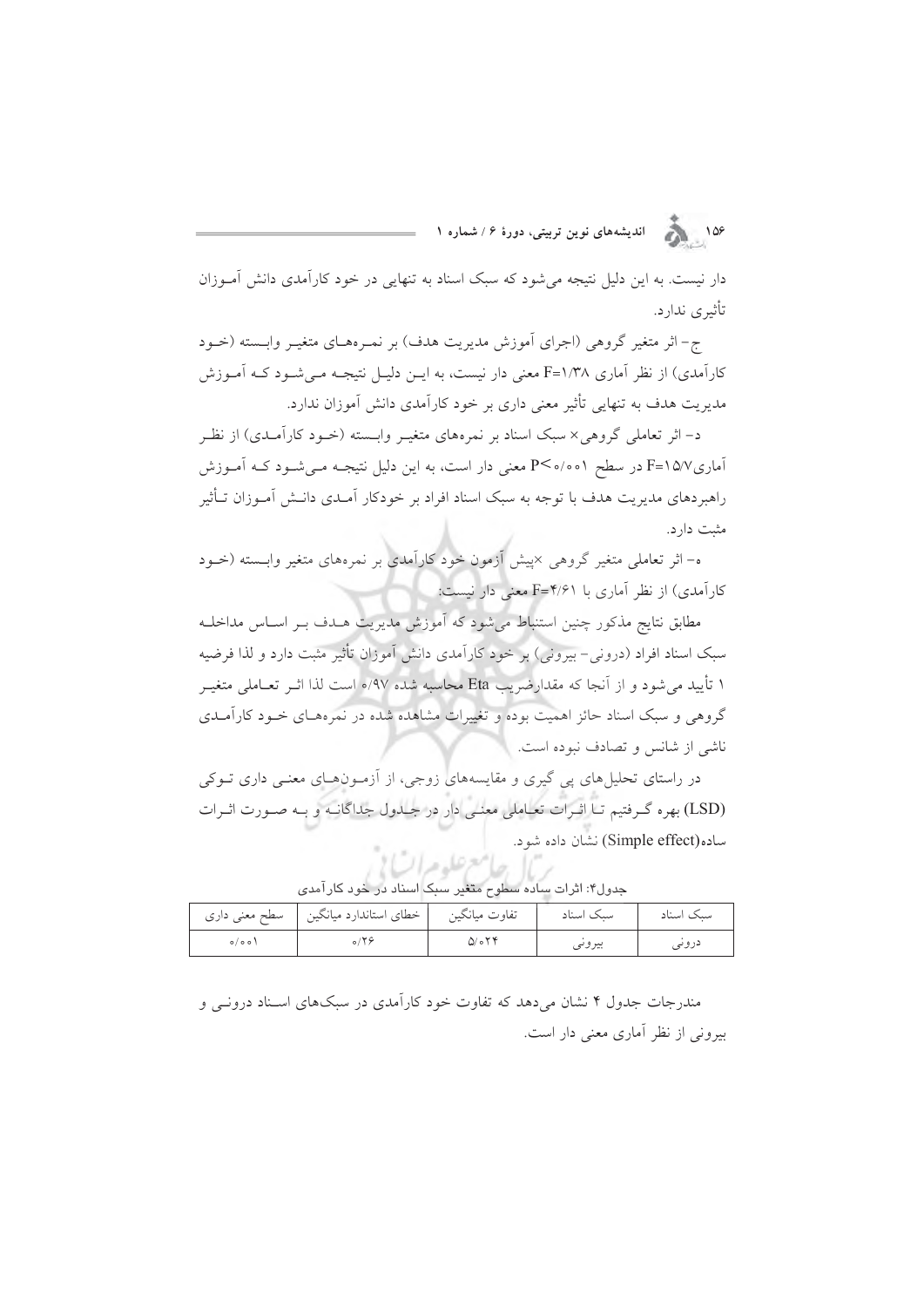| سطح معنی داری         | خطاي استاندارد ميانگين       | تفاوت ميانگين | د ه ه  |         |
|-----------------------|------------------------------|---------------|--------|---------|
| $\circ / \circ \circ$ | $\circ$ / $\upgamma$ $\circ$ |               | کنتہ ل | ازمايشر |

جدول»: اثرات ساده سطوح متغیر گروهے در خود کارآمدی

مندرجات جدول ۵ نشان می دهد که تفاوت خود کارآمدی گروههای آزمایش و کنتـرل از نظر آماری معنی دار است.

فرضیه ۲: میان خود کارآمدی و سبک اسناد (درونی و بیرونی) دانش آموزان رابطه مستقیم وجود دارد.

برای بررسی و تحلیـل دادههـای مربـوط بـه ایـن فرضـیه از آزمـون معنـی داری ضـریب همبستگی پیرسون استفاده شد. دادههای مربوط به این آزمون در جدول ۶ ارائه شده است:

| پس اَزمون خود کارآمدی | سبک اسناد    |                |           |
|-----------------------|--------------|----------------|-----------|
| $0/\Delta o$          | <b>\/ooo</b> | همبستگي پيرسون |           |
| $o/o$ $o$ $o$         |              | سطح معنی داری  | سبک اسناد |
| ه ۶                   | ه ۶          | تعداد          |           |

جدول۶: ماتریس همبستگی متغیرهای خود کارآمدی و سیک اسناد

مطابق مندرجات این جدول، چنین استنباط می شود که همبـستگی بـین خـود کارآمـدی و سبکهای اسناد با 70⁄0=r در سطح 100⁄0>P معنی دار است. بنـابراین، فرضـیه ۲ بـا درجـه اطعينان ٩٩ درصدي تأييد مي شود. أي تعلوم السائي ومطالعات فرسي

# بعث و نتيجه كيرى مستخر كال طريع علوم السالي

با توجه به تحلیلهای انجام شده، فرضیه یک (آموزش راهبردهای مدیریت هدف با توجـه به سبک اسناد، تأثیر مثبت بر خود کارآمدی دانش آموزان دارد) در سطح اطمینــان ۹۹/ه تأییــد شد. بنابراین، آموزش مدیریت هدف به واسطه مداخله سبک اسناد افراد (درونی– بیرونـی) بـر خود کارآمدی دانش آموزان تأثیر مثبت دارد. درتبیین و تشریح نتیجه مذکور میتوان بیان کـرد زمانی که دانش آموز مؤفقیت خود را به عوامل درونی (توانایی و تلاش خود) نسبت میدهـد، او باید انتظار داشته باشد که در موقعیتهـای بعـدی هـم بتوانـد خـوب عمـل کنـد چـرا کـه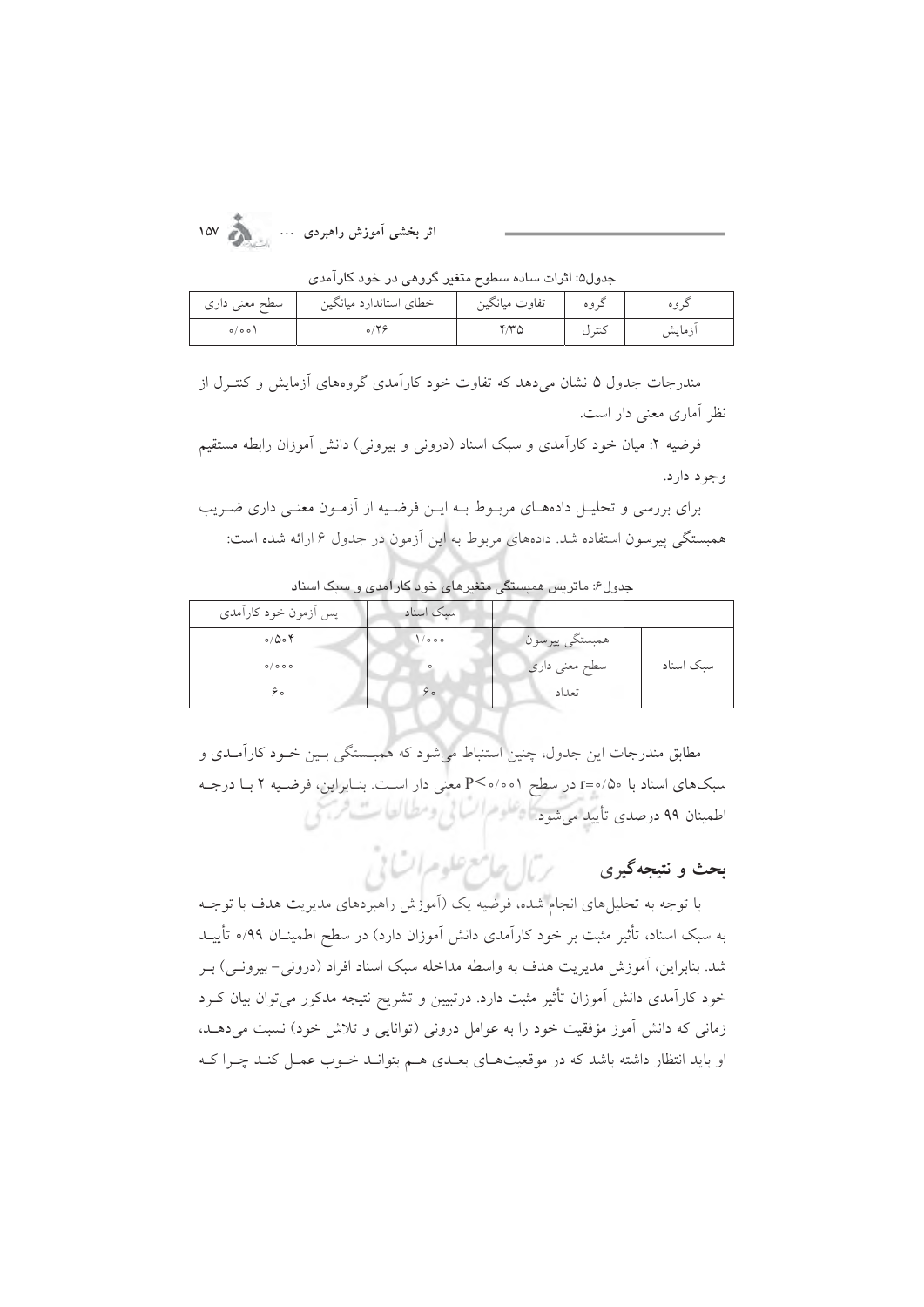۱۵۸ هجري انديشههاي نوين تربيتي، دورهٔ ۶/شماره ۱

چگونگی طبقه بندی اسناد هامی تواند در عملکرد فـرد در تکـالیف آینـده مـؤثر واقــع شــود. اینگونه افراد احساس میکنند که سرنوشت آنهـا در کنتـرل خـود آنهـا اسـت و خـود مبتکـر مدل،های رفتاری خویش هستند. بنابراین، به آموزشها و دستورالعملها توجه میکنند و بـرای بهتر رقم زدن سرنوشت خود اهدافي تعيين مي كنند و براي رسيدن به هدف خود احساس خود کارآمدی می کنند. در مقابل دانش آموزانی که مؤفقیت خود را به عوامل بیرونـی و شکـست را به ناتوانی خود نسبت می دهند همواره انتظار شکست دارند. آنها بـه ایــن بـاور مــی رســند کــه توانایی کسب مؤفقیت را ندارند. بنابراین، اغلب از فعالیتهای جهت گیـری شـده بـه سـوی هدف اجتناب مي كنند.

نكته اساسي اين است كه مؤفقيت يادگيرنده در دستيابي بـه اهــداف، وتحقــق تجربــههـاي مؤفق، نشانههای مستقیمی برای احساس شایستگی و توانایی در او فراهم مـی|ورد و احــساس خود کارآمدی شخصی را تقویت می کند(رینولدز و میلر <sup>۱</sup>، ۲۰۰۳). دراین راسـتا لاک و لاتهـام <sup>۲</sup> (١٩٩٠) بر این عقیده هستند که خود کارآمدی یکی از عوامل مهم تأثیر گذار در تعیین اهـداف شخصی به شمار می آید. افراد دارای خود کارآمدی بالا، اهداف والاتری را انتخـاب مـی کننـد. علاوه بر این خود کارآمدی با تعهد برای رسیدن به هدف رابطهٔ مثبتی دارد، بـدین معنـی کـه وقتی کارآمدی بالاتر باشد، تعهد برای رسیدن به هدف نیز قوی تر است. از طرفی آنها معتقـد هستند که در انتخاب اهداف شخصی، اسنادهای علی نیـز تـأثیر گـذار هـستند. در ایـن راسـتا مطالعه شانک و پینتریچ (۱۳۸۶)حاکی از آن است که نسبت دادن شکست به دلایل ناپایدار بـه تعيين اهداف والاتر در تكاليف بعدى منجر مىشود. ومطراك) كمستكريكي

در مجموع نتايج اين يژوهش با نتايج تحقيقات شانک (٢٥٥٣)، اندرمن و ميجلي (١٩٩٧)، اسکالویک (۱۹۹۷)، پاتریک " (۱۹۹۷)، لاک و لاتهـام (۱۹۹۰)، ایمـز(۱۹۹۲)، پینتـریچ (۲۰۰۰)، دووک (۱۹۸۸)، فیلیپس (۱۹۹۷)، والترز(۱۹۹۶) و رفیعیان (۱۳۷۹) همسویی دارد.

مطابق تحلیلمهای به عمل آمده، فرضیه ۲ (بین خـود کارآمـدی و سـبک اسـناد درونــی – بیرونی دانش آموزان رابطه مستقیم وجود دارد) نیز در سطح اطمینان ۹۹ درصدی تأیید شد. بــا

- 1. Reynolds & Miller
- 2. Locke & Latham
- 3. Patrick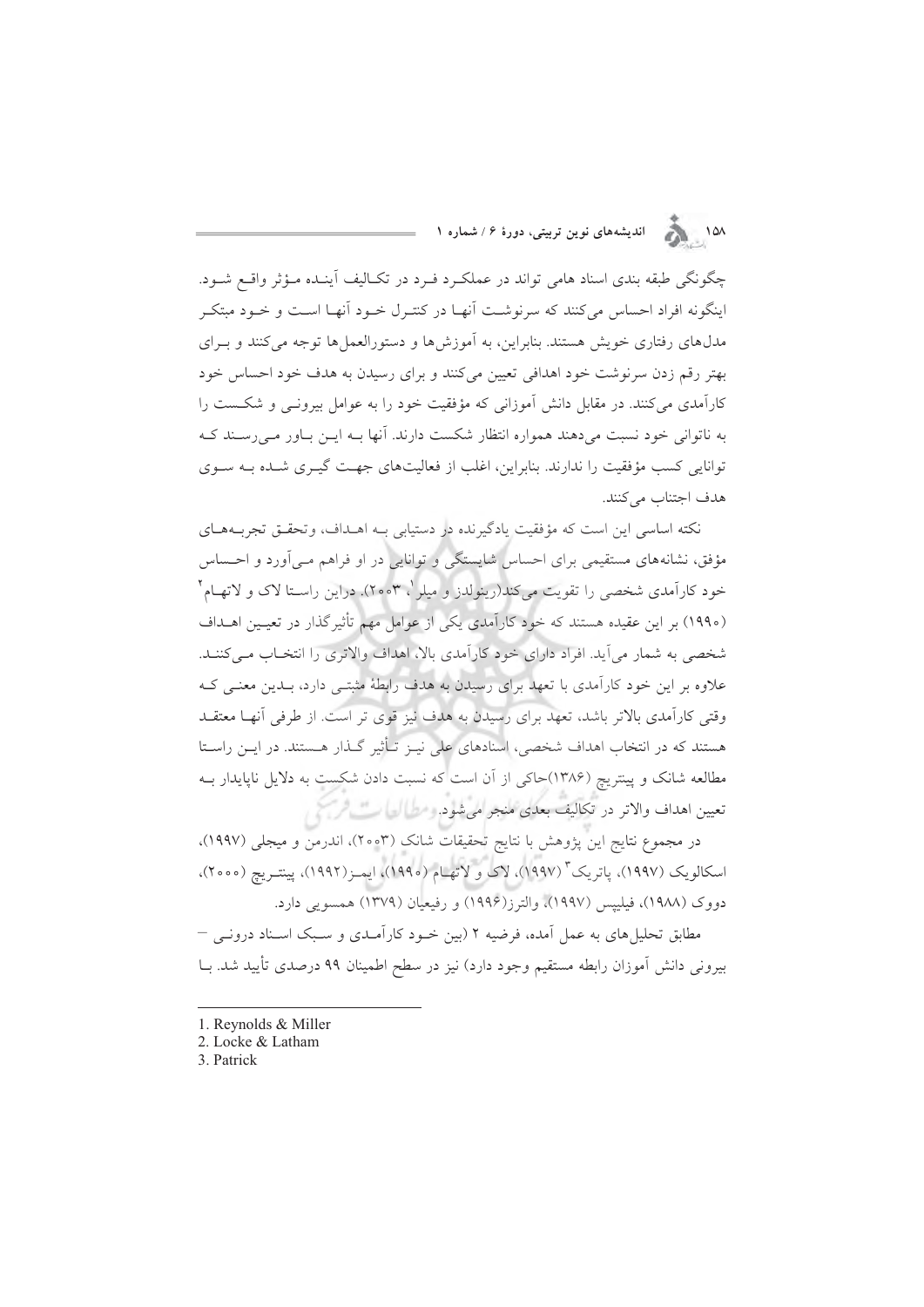اثر بخشی آموزش راهبردی ...

استفاده از یک تحلیل منطقی و شهودی می توان مشخص کرد اگر شخصی مؤفقیت خـود را بـه عوامل درونی نسبت دهد این فرد انتظار دارد که در کارهای بعدی مؤفق شود. بر همین اساس، اگر شخصی مؤفقیت خود را به عوامل بیرونی نسبت دهد در آینده انتظار مؤفقیت نیز نخواهـد داشت (پینتریچ، ۱۳۸۶). از سویی دانش آموزانی که مؤفقیتهای خود را بـه عوامـل درونــی و شکستهای خود را به عوامل بیرونی نسبت میدهند از نظامی خود نگهدارنده سود می جویند. آنها بر این باور هستند که می توانند عملکرد خود را کنترل کنند. در صورتی که دانش آمـوزانی که مؤفقیتهای خود را به عوامل بیرونی و شکستهای خود را به عوامل درونی نسبت میدهنـد اغلب بر این باور هستند که توانایی مؤفقیت را ندارنـد و در انتظـار شکـست هـستند و بـرای مؤفقیت نیز تلاش نمیکنند(گیج و برلاینر، ۱۳۷۴). در این راستا شانک (۱۹۹۱) عنوان میکند که بازخورد اسنادی که مؤفقیتها و شکستها را با علـتهـا ارتبـاط مـی۵هـد، منبـع متقاعـد كنندهاي از اطلاعات كار آمدي است. به اين سبب ارتباط دادن مؤفقيتها با منبع كنترل درونـي (تلاش و توانایی) و ارتباط دادن شکستها با تلاش کم، خود کارآمدی و انگیـزش را افـزایش می دهد. از سویی، نتایج به دست آمده در این پژوهش با نتـایج پــژوهش هـای شــانک(۱۹۹۱)، واينــر (١٩٩٢)، پينتــريج(٢٠٥٥)، شــانک (٢٥٥٣)، فيليــيس (١٩٩٧) و پيترســون ٌ و همکــاران (۱۹۹۳) در خصوص رابطه سبکهای اسنادی و خود کارآمدی همسویی وجود دارد.

از جمله محدودیتهای تحقیق این بود که هیچ تحقیق داخلی دربارهٔ آمـوزش راهبردهـای مدیریت هدف در میان دانش آموزان دردسترس نبود و دیگر اینکـه نمونـههـای مـورد مطالعـه محدود به یک جنس(دختر) و یک رشته(ریاضی– فیزیک) بود. به این علت بـه جـنس پـسر و سایر رشتهها تعمیمپذیر نیست. لذا پیشنهاد میشود در مطالعات مشابه آتی جنس پــسر و ســایر گروههای سنی و مقاطع تحصیلی نیز در برنامه تحقیق گنجانده شـوند و بـه مـشاوران پیـشنهاد میشود که در حل مشکلات تحصیلی دانش آموزان به هدف گـذاری و نتـایج آن و چگـونگی اسناد دانش آموزان توجه داشته باشند.

- 1. Weiner
- 2. Peterson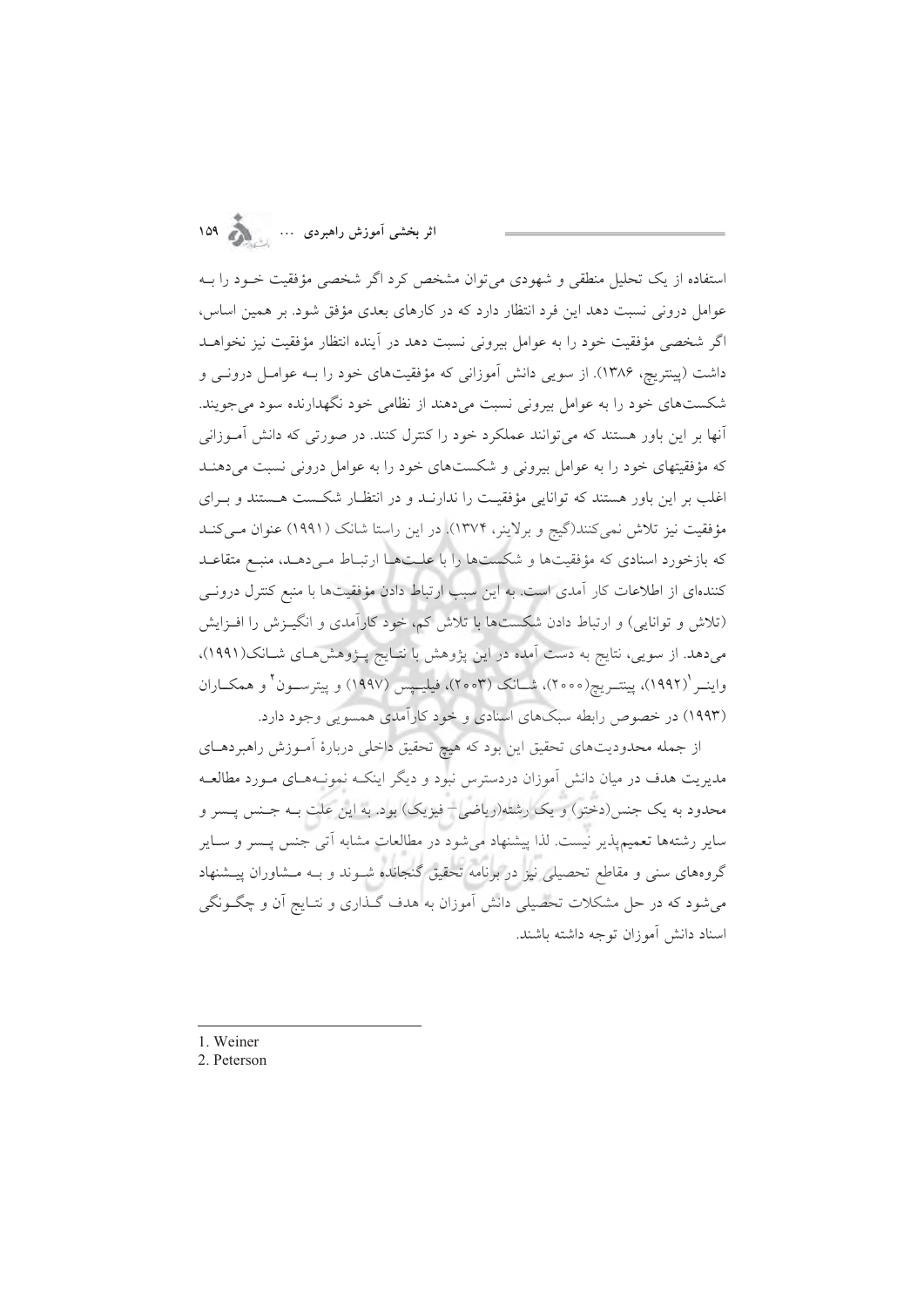.<br>۱۶۰ هجرا السلام الدیشههای نوین تربیتی، دورهٔ ۱۶نشماره ۱<br>۱۶۰ هجرا

| منابع                                                                                             |  |
|---------------------------------------------------------------------------------------------------|--|
| اصغرنژاد، طاهره، (۱۳۸۳). برر <i>سی رابطه باورهای خود کارآمدی، مسند مهار گذاری با مؤفقیت</i>       |  |
| <i>تحصیلی،</i> پایان نامه کارشناسی ارشد، دانشکده علوم تربیتی و روانــشناسی، دانــشگاه شــهید      |  |
| بهشتى.                                                                                            |  |
| اعرابیان، اقدس، (۱۳۸۳). <i>بررسی رابطه باورهای خود کارآمدی بر س</i> لا <i>مت روانسی و مؤفقی</i> ت |  |
| <i>تحصیلی دانشجویان</i> ، پایان نامه کارشناسی ارشــد، دانــشکده علــوم تربیتــی و روانــشناسی،    |  |
| دانشگاه شهید بهشتی.                                                                               |  |
| پینتریچ، بال آر؛ شانک، دیل ایچ، (۱۳۸۶). <i>انگیزش در تعلیم و تربیـت، نظریـههـا، تحقیقـات و</i>    |  |
| ر <i>اهکارها.</i> ترجمه دکتر مهرناز شهرآرای، تهران، علم.                                          |  |
| راثی، مهدی، (۱۳۸۲). بررسی رابطهٔ گرایش دینی با عزت نفس و خود کارآمدی در میان دانش                 |  |
| <i>آموزان سال دوم دبیرستان شهر تبریز</i> ، پایان نامهٔ کارشناس <sub>ی</sub> ارشد، دانشگاه تبریز.  |  |
| رفیعیان، کیوان، (۱۳۷۹). <i>رابطه راهبردهای یادگیری خود گردان، مؤلفههـای انگیزشـی (خـود</i>        |  |
| کارآمدی، ارزشهای درون زاد، اضطراب امتحان) و هوش با همدیگر و عملکرد تحصیلی                         |  |
| <i>دانش آموزان پسر سال دوم دبیرستان شهر اهواز</i> ، پایان نامهٔ کارشناسی ارشد دانشگاه شــهید      |  |
| چمران اهواز.                                                                                      |  |
| زمینی، سهیلا، (۱۳۸۶). آموزش راهبردی برنامه ریازی عصبی-کلاملی (ان ال پلی) بر خلود                  |  |
| <i>کارآمدی و انگیزش پیشرفت در هنرستانهای شـهر تبریـز</i> ،پایـان نامـهٔ کارشناسـی ارشــد،         |  |
| دانشگاه تبریز .                                                                                   |  |
| غفوری، منصور، (۱۳۷۶). برر <i>سمی رابطـه بـین انگیــزش پیــشرفت، سـبک اســناد، خلاقیــت و</i>      |  |
| پیشرفت تحصیلی دانش آموزان سال سوم دبیرستان نظام جدید متوسطه شهر تبریــز، پایــان                  |  |
| نامه کارشناسی ارشد، دانشگاه تبریز.                                                                |  |
| گیج، نیت ل؛ برلاینر، دیویدسی، (۱۳۷۴). <i>روان شناسی تربیتی،</i> ترجمـه غلامرضـا خــوی نــژاد،     |  |
| جواد طهوریان و همکاران، تهران، نشر پاژ.                                                           |  |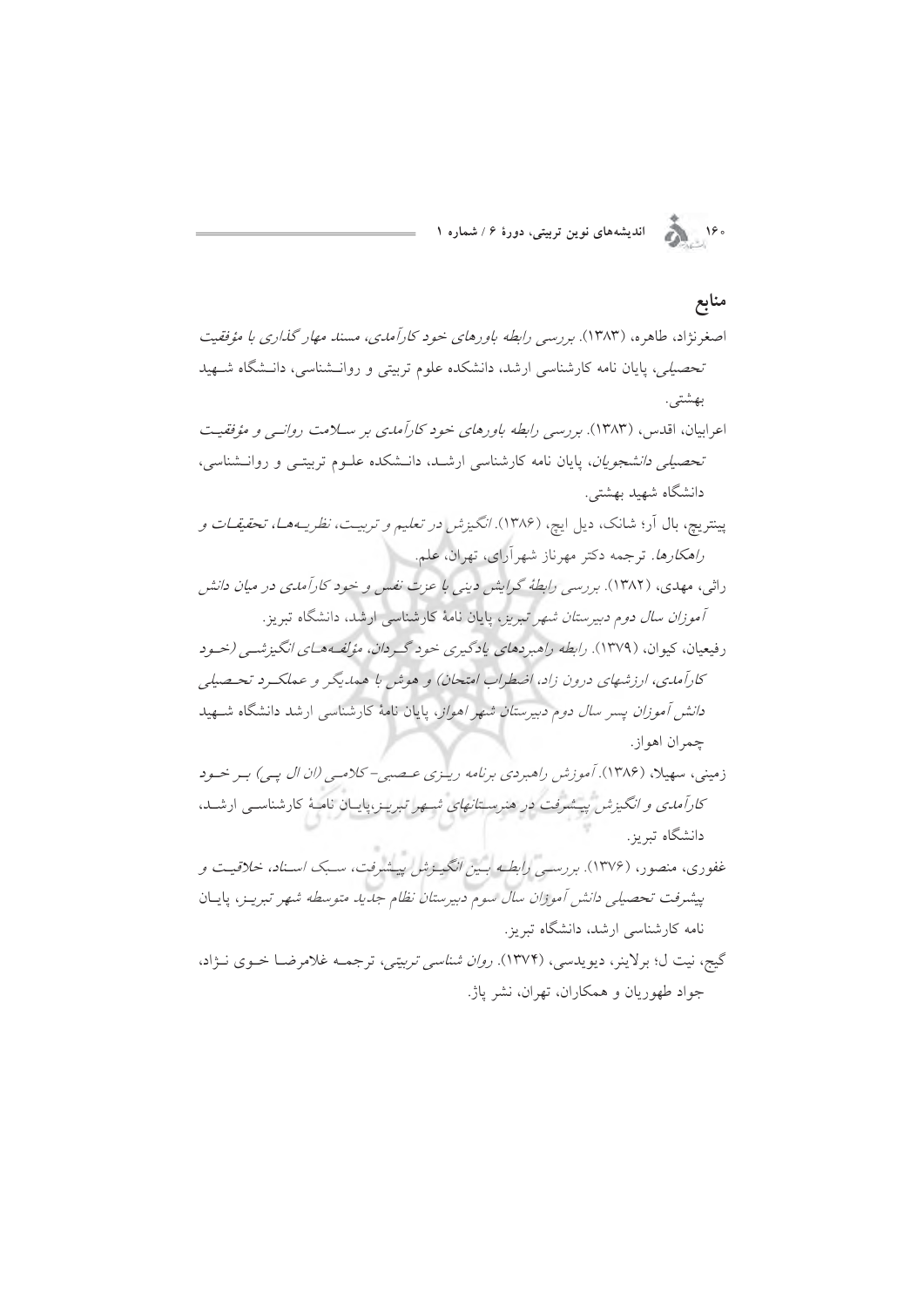**C :DAE F G**

- Ames, C, (1992). *Achievement goals and the classroom motivational climate*, In D.H. schunk & J.Meece (Eds), student perceptions in the classroom (pp. 327- 348). Hillsdale, NJ,Erlbaum.
- Anderman, E & Midgley, E.(1997). Changes in Achievement goal orientation, perceived academic competence, and grades across the transition to middle- level schools. *Contemporary educational psyohogy*, 22, 269-298.
- Bandura, A, (1993).Perceived self- efficacy in cognitive development and functioning. *Educational psychologist*, 28,117-148.
- Bandura (1997). *Self-efficacy*. The exercise of control. New York, Freeman.
- Bandura, A, (2000). Perceived self-efficacy in cognitive development and functioning. *Educational psychologist*, 30, 117-148.
- Bandura, A, (2004). Social cognitive, theory of self- regulation. *Organizational behavior and high performance*, 150, 284-297.
- Deci, E.L & Ryan , R,M, (1985). *Intrinsic motivation and self determination in hunaan behavior*, New York, plenum.
- Dweck , C.S, (1988). A social cognitive to motivation and personality. *Psychological Review*, 95, 256- 273.
- Ford, M,(1991). *Using goal assessments to identify motivational patterns and facilitate behavioral regulation and achievement*, In M.L. Maeher & P.R.Pintrich (Eds.), Advances in motion and achievement,GreenwichT CT, JAI Press. Harvard university press.
- Ford, M, (1992). *Motivational humans*, Goals emotions and personal agency belefs. New bury park.C, Sage
- Heider , F, (1958). *The Psychology of interpersonal relations*, New York, Wiley
- Locke, E.A. Latham,(1990). *A theory of goal setting and task performance*, Englewood cliffs, NJ, prentice-Hall.
- Magnusson, D, (1990). *Personality development from and internctional perspective*, In L.A. Pervin (Ed) , Handbook of personality (PP.193-222), New York, Guilford press.
- Pajares, F, (1996). Self-efficay beliefs in achievement settings. *Review of Educational research*, 66, 543-578.
- Patrick, H, (1997). Social self- regulation, Exploring the relations between children's social relationships, academic self- regulation and school performance. *Educational Psychologist*, 32,209-220.
- Peterson, C, Maier, S & Seligman, M, (1993). *Learned helplessness*, *A, theory for the age of personal control*, New York, oxford university press.
- Philips, J,M,Gully, S.M,(1997).Role of goal orientation, ability, need for achievement and locus of control in the self. Efficacy and goal setting, *Journal of Applied psychology*, Vol 82,No5.
- Pintrich, P.R, (2000). An achievement goal theory perspective on issues in motivation terminology, theory, and research, *Contemporary educational Psychology* , 25, 92-104.
- Pintrich, P. R, (2000). *The role of goal orientation in self- regulaed learning,* In M. Boekaerts, P. R. Pintrich g M. Zeidver, (Eds.), Handbook of self- regulation (PP, 451-502). San Diego. CA, Academic press.